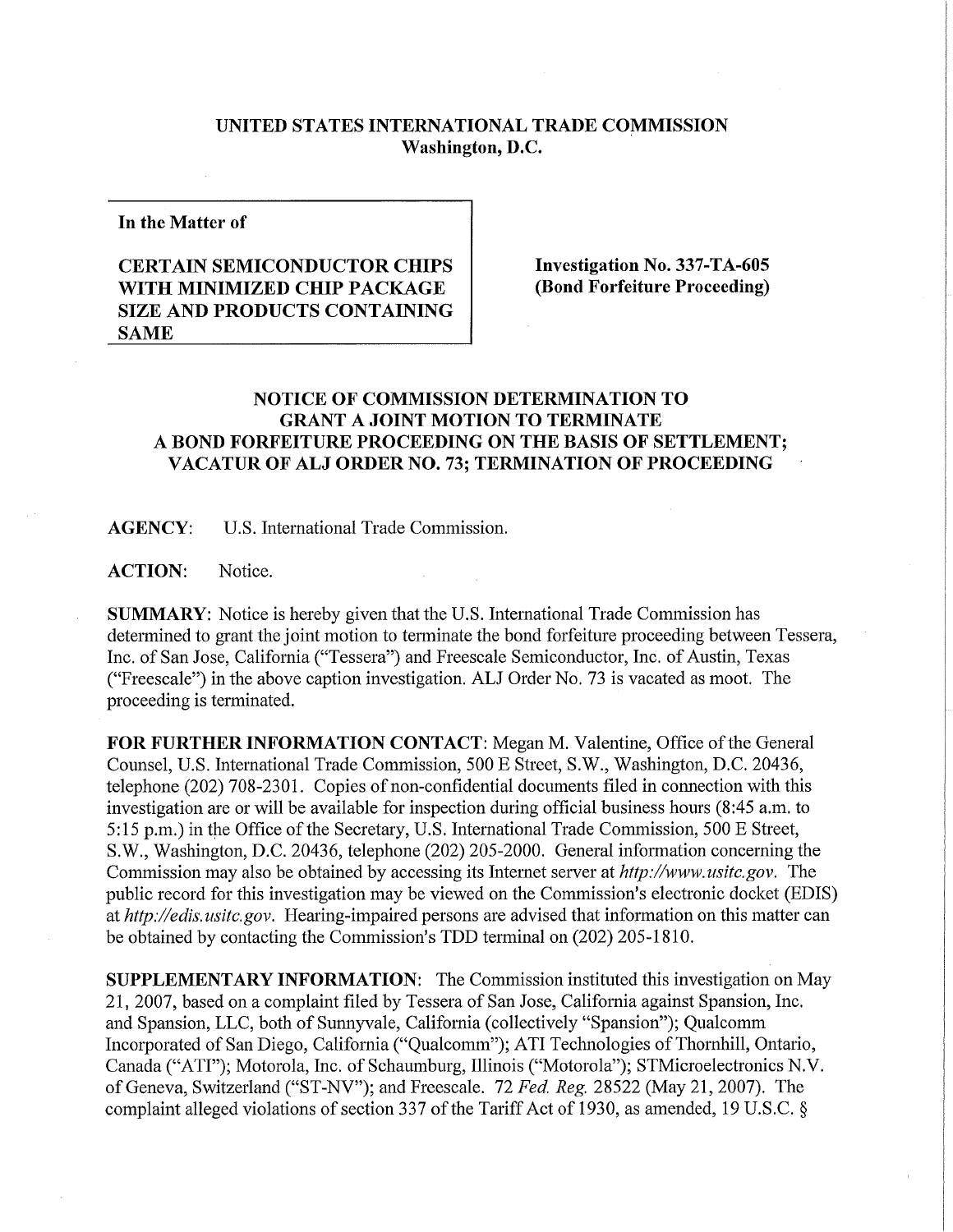1337, in the importation into the United States, the sale for importation, and the sale within the United States after importation of certain semiconductor chips with minimized chip package size or products containing same by reason of infringement of one or more claims of U.S. Patent Nos. 5,852,326, and 6,433,419.

On May 20, 2009, the Commission issued its final disposition of the investigation, finding a violation of section 337. 74 *Fed. Reg.* 25579-81 (May 28,2009). The Commission also issued a limited exclusion order ("LEO") against all respondents and cease and desist orders against Freescale, Qualcomm, Spansion, ATI and Motorola. On August 18,2009, the Commission granted a joint petition by Tessera and Motorola to rescind in whole the cease and desist order directed to Motorola based upon a license agreement entered into between the two parties. The Federal Circuit ultimately upheld the Commission's determination *{see Spansion, Inc. v. ITC, 629* F.3d 1331 (Fed. Cir. 2010), *reh'gandreh'gen banc denied,* March 29, 2011), and on November 28, 2011, the Supreme Court denied the respondents' petitions for a writ of certiorari *{see* Supreme Court Nos. 11-127,128).

On May 21,2012, Tessera filed a motion for summary determination of bond forfeiture by Freescale, seeking to have the bonds posted by Freescale pursuant to the LEO and cease and desist order forfeited, as well as the payment of any pre-judgment interest. On June 1, 2012, Freescale filed a response opposing the motion. On September 18, 2012, the ALJ issued an ID (Order No. 73), granting Tessera's motion in part, finding that Freescale should forfeit a percentage of the posted bond and pay pre-judgment interest.

On October 9, 2012, Tessera and Freescale filed a joint motion to terminate the bond forfeiture proceeding based on a settlement stipulation entered into between the parties. The motion indicated that, as of the date of the motion, Freescale paid to Tessera directly the amount owed according to Order No. 73. The motion requested that the Commission and Customs remit to Freescale the entirety of the bond amount posted by Freescale during the Presidential review period, and that this Investigation be terminated as to Freescale. The Office of Unfair Import Investigations is no longer participating in this investigation, and therefore, did not file a response.

Having examined the record of this investigation, the Commission has determined to grant the joint motion to terminate the bond forfeiture proceeding with respect to Freescale. Section 337(c) provides, in relevant part, that the Commission may terminate an investigation "on the basis of an agreement between the private parties to the investigation." When the investigation is before the Commission, as is the case here, the Commission may act on a motion to terminate on the basis of settlement. *See Certain Automotive Multimedia Display and Navigation Systems, Components Thereof, and Products Containing Same,* Inv. No. 337-TA-657, Notice of Commission Determination To Grant the Joint Motion To Terminate the Investigation on the Basis of Settlement, 75 *Fed, Reg.* 1080-81 (Jan. 8, 2010). Section 210.21(b) of the Commission's Rules of Practice and Procedure (19 C.F.R. § 210.21(b)), which implements Section 337(c), requires that a motion for termination based upon a settlement contain a copy of that settlement agreement, as well as a statement that there are no other agreements, written or oral, express or implied, between the parties concerning the subject matter of the investigation.